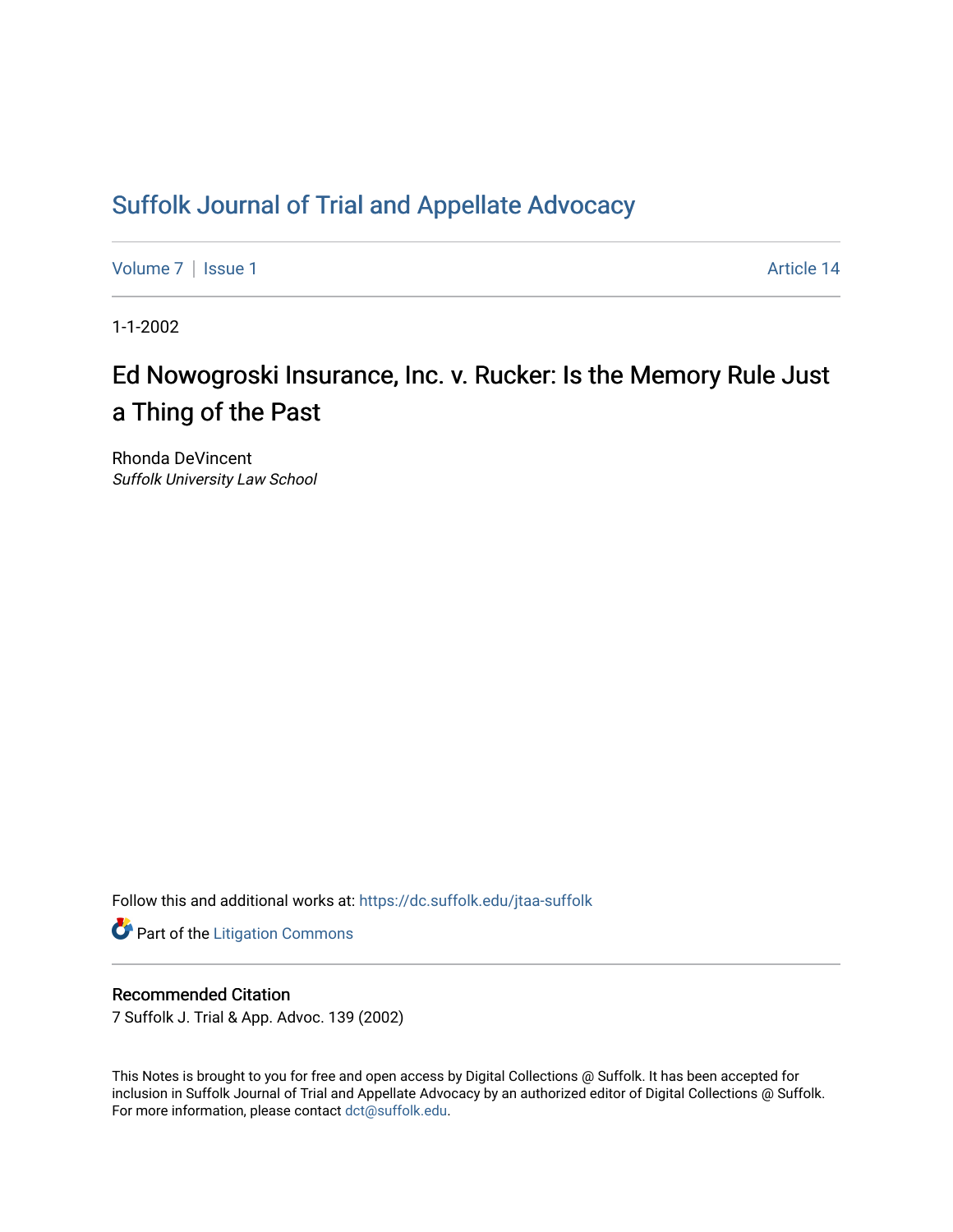### *ED NOWOGROSKI INSURANCE, INC. V. RUCKER':* **IS THE MEMORY RULE JUST A THING OF THE PAST?**

#### **I. INTRODUCTION**

As a general rule, an employee who has not signed an agreement not to compete is free to engage in competitive business upon leaving employment.<sup>2</sup> The former employee may freely use general knowledge, skills, and experience acquired under his or her former employer in his new employment.<sup>3</sup> Even without an enforceable covenant not to compete, however, the employee remains under a duty not to use or disclose trade secrets acquired in the course of previous employment to the detriment of the former employer.<sup>4</sup> Many businesses invest a great deal of time and money in developing extensive customer lists, which are essentially compilations of market data to be used to gain a competitive advantage over other businesses.<sup>5</sup> Businesses who make large investments in their trade secrets desire to protect their confidential information and will take the appropriate steps to pursue former employees who misappropriate valuable trade secrets.<sup>6</sup>

There are contradictory social and economic policy considerations to consider in analyzing a trade secrets issue.<sup>7</sup> On one hand, a business that has spent considerable amounts of money and time to develop trade secret

*<sup>4</sup>See* RESTATEMENT (THIRD) OF **UNFAIR** COMPETITION § 42 (1995); *see also* ROBERT P. MERGES **ET AL., INTELLECTUAL** PROPERTY IN THE NEW TECHNOLOGICAL **AGE** 107 (Aspen Law & Business 2000) (1997). To qualify for trade secret protection, information must not be generally known, must be valuable, and must not be disclosed. *Id.*

**5** Henry **J.** Silberberg & Eric G. Lardiere, *Eroding Protection of Customer Lists and Customer Information Under the Uniform Trade Secrets Act,* 42 Bus. LAw 487, 487 (1987) (mentioning especially true in industries that depend on salespersons or customer contact to conduct business). *Id.*

**<sup>&#</sup>x27; 137** Wash. **2d 427, 437 (1999).**

<sup>2</sup>*See id.* at 437. The existence of a contract protecting trade secrets does not preclude separate cause of action in tort under provisions defining trade secrets. *Id.* Terms of a contract may be relevant, however, to such issues as existence of protectable trade secret or creation of a duty of confidence. *Id.*

*<sup>3</sup> Id.; see also* **RESTATEMENT OF TORTS,** § 757 (b) (1939) (stating general matters of public knowledge or general industry knowledge cannot be appropriated as secret).

<sup>&</sup>lt;sup>6</sup> See id. (stating massive volume of litigation concerning protection of customer information exists.)

*<sup>7</sup> See* Stampede Tool Warehouse, Inc. v. May, 272 **I.** App. 3d 580, 590 (1995) *(citing* LG Industries, Inc. v. Robert P. Scott, 49 ll.2d 88, 93 (1971)).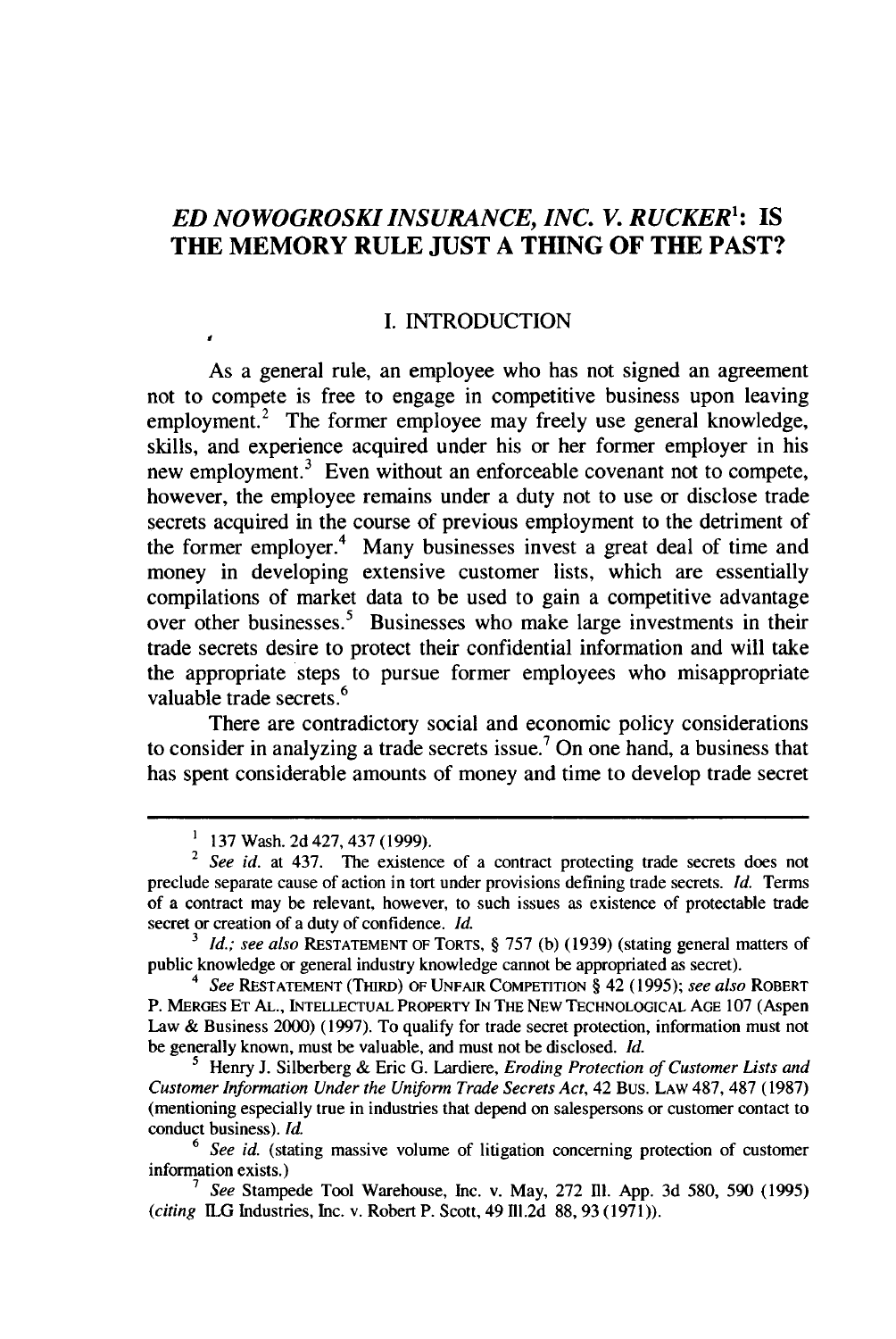advantages over its competitors should receive protection against the misappropriation of the information by a former employee who obtained the information while in a position of confidence and trust.<sup>8</sup> On the other hand, an individual should be entitled to pursue the particular occupation that he or she chooses in a free society, even if the occupation is in the same industry as that of his or her former employer. $9$  This Note will address the trade secret protection that is afforded to customer lists and, more specifically, whether a customer list that is retained in an employee's memory qualifies as a trade secret. The Note will focus on the recent decision in *Ed Nowogrowki Insurance, Inc. v. Rucker*,<sup>10</sup> where the court rejected the "memory rule" of agency law and stated that it was inconsistent with promoting commercial ethics and fair dealing.<sup>11</sup>

#### II. ARE CUSTOMER LISTS PROTECTABLE AS TRADE SECRETS?

A customer list can qualify as a protected trade secret if it meets the criteria of the Uniform Trade Secrets Act ("UTSA").<sup>12</sup> Forty-one states and the District of Columbia have adopted the UTSA. $13$  The UTSA was intended to "codif[y] the basic principles of common law trade secret protection."<sup>14</sup> After the UTSA was initially enacted in 1985, there was some uncertainty as to whether customer lists would continue to be trade secrets under the law because the definition of a trade secret did not specifically include customer lists.15 The case of *American Paper &*

8 *Id.*

**11** *Id.*

<sup>12</sup>*Id.* at 438 *(citing* American Credit Indem. Co. v. Sacks, 213 Cal. App. 3d 622 (1989)). The court found that an insurance company's customer list of policyholders was a protected trade secret protected by Uniform Trade Secrets Act and that solicitation by former employee constituted misappropriation within meaning of the Act. *Id.* The Uniform Trade Secrets Act defines a "trade secret" as "information, including a formula, pattern, compilation, program, device, method, technique, or process." Unif. Trade Secrets Act § 1 (4) (1990).

**<sup>13</sup>Id.** at 438.

14 Silberberg and Lardiere, *supra* note 5 at 487.

**'5** Hartley & Hartley, *When Are Customer Lists Trade Secrets in California,* (1998), *available at:* http://www.hartley.comltradesct.htm. *See also supra* note 10 and accompanying text. *Compare* Comment (b) with § 757 of the Restatement of Torts, which describes a trade secret as:

any formula, pattern, device or compilation of information which is used in one's business, and which gives him an opportunity to obtain an advantage over competitors who do not know or use it. It may be a formula, a chemical compound, a process of manufacturing, treating or preserving materials, or a list of customers.

**RESTATEMENT** (FIRST) OF TORTS, Comment (b) § 757.

**<sup>9</sup>** *Id.*

**<sup>10</sup>***Nowogroski,* 137 Wash. 2d at 427.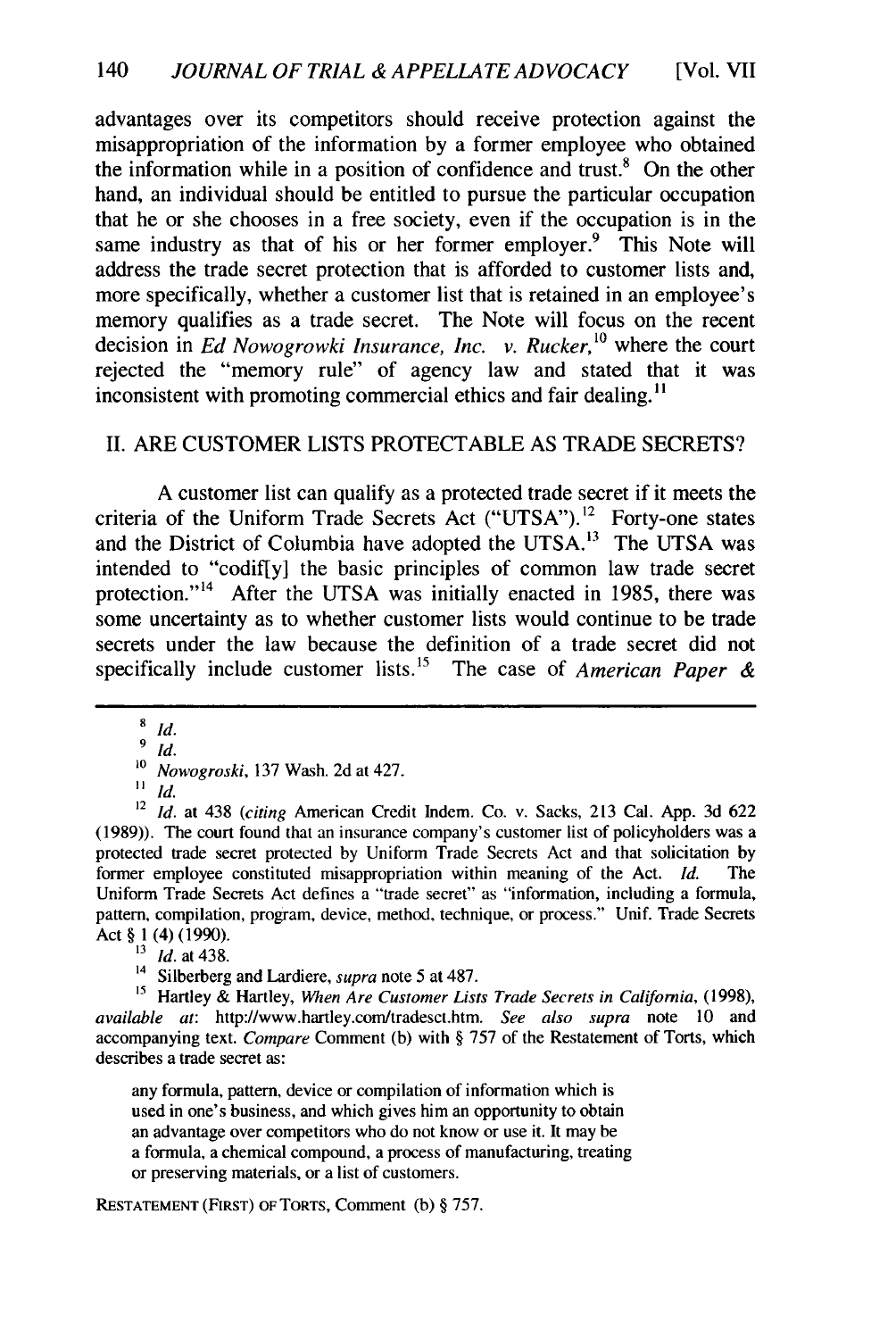*Packaging Products v. Kirgan*<sup>16</sup> eliminated this concern, however, when the court held that customer lists could be considered a "compilation" and, therefore, a trade secret as defined by the UTSA. $17$ 

Generally, any confidential information that gives one's business a competitive advantage may constitute a legally protectable trade secret. <sup>18</sup> Whether a customer list is protected as a trade secret depends on whether the information is not known or readily ascertainable and whether the information derives value from reasonable secrecy efforts.<sup>19</sup> More particularly, courts consider the following factors in determining whether information constitutes a protectable trade secret: (1) the extent to which the information is known outside of the employer's business; (2) the extent to which it is known by employees and others involved in the business; (3) the extent of measures taken by the employer to guard the secrecy of the information; (4) the value of the information to the employer and its competitors; (5) the amount of effort or money expended by the employer in developing the information; and (6) the ease or difficulty with which the information could be properly acquired or duplicated by others. $20$  No one factor is necessarily more determinative than the others, but if an employer cannot prove substantial investment in his or her compilation of customer information, he or she is not likely to prevail on a claim of trade secret misappropriation.<sup>21</sup>

Trade secret protection does not generally extend to customer lists where the information is readily ascertainable.<sup>22</sup> Whether customer information is generally known or readily ascertainable is a question of fact.<sup>23</sup> An employee's general familiarity with the information relating to

*<sup>22</sup>Nowogroski,* 137 Wash. 2d at 441 *(citing* Boeing, 108 Wash. 2d at 49-50); National Sch. Studios, Inc. v. Superior Photo Serv., Inc., 40 Wash.2d 263, 273 (1952) (stating no trade secret where customer's identity well known or readily ascertainable); Jewett-Gorrie Ins. Agency, Inc. v. Visser, 12 Wash. App. 707 (1975) (permitting employee to solicit customers if readily ascertainable even if knowledge acquired working for ex-employer). *See also* Zoecon Industries v. American Stockman Tag Co., 713 F.2d 1174, 1179 (5th Cir. 1983) (stating customer lists of readily ascertainable names and addresses not protected as trade secrets); American Paper & Packaging Products, Inc. v. Kirgan, 183 Cal. App. 3d 1318, 1326 (1986) (concluding customer list not trade secret because comprised of information readily ascertainable to others in trade or business)

<sup>23</sup> NCH Corp. v. Broyles, 749 F.2d 247, 252 (1985) *(citing Zoecon Industries v.* American Stockman Tag Co., 713 F.2d 1174, 1179 (5th Cir. 1983)).

<sup>16</sup> 183 Cal. App. 3d 1318 (1986).

<sup>&</sup>lt;sup>17</sup> *Id. See also supra* note 13 and accompanying text.

**<sup>18</sup>** H.B. Naylor, Greenberg Pegden, P.C., *Protecting You Trade Secrets: Customer Lists and Other Compilations of Information,* Volume 14, Issue **I** (Jan. 1999), *available at:* http://www.gpsolaw.com/newsl l.htm.

*<sup>19</sup> Nowogroski,* 137 Wash. 2d at 435 *(citing* RCW 19.108.010 (4) (a), (b)).

<sup>&</sup>lt;sup>20</sup> RESTATEMENT (FIRST) OF TORTS, Comment (b) § 757 (1939).

<sup>&</sup>lt;sup>21</sup> H.B. Naylor, Greenberg Pegden, P.C., *Protecting Your Trade Secrets: Customer Lists and Other Compilations of Information,* Volume 14, Issue I (Jan. 1999), *available at:* http://www.gpsolaw.com/newsl 1.htm.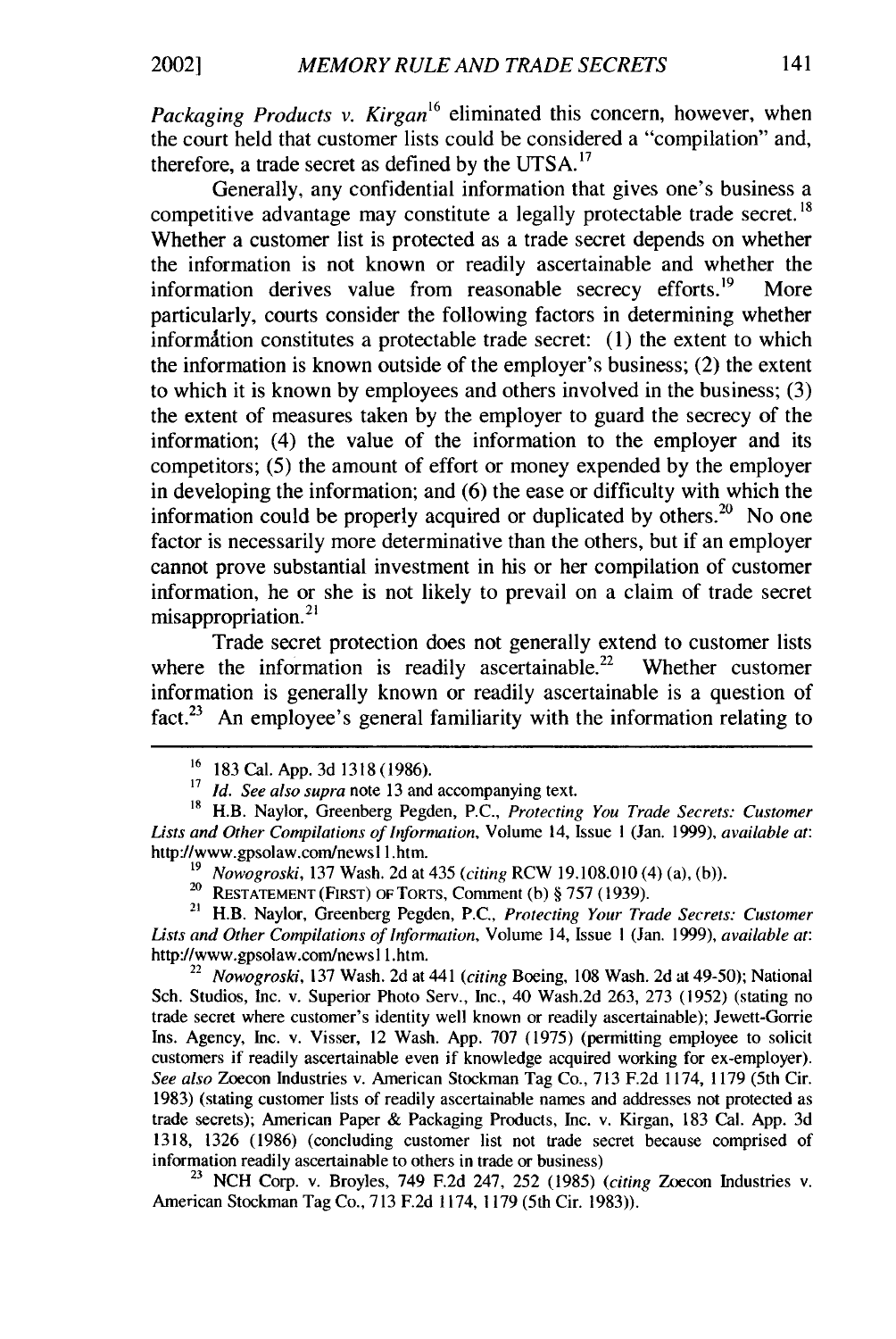"the former employer's costs, prices, productivity, revenues, profits, products, customers, and suppliers" is typically classified as a matter which is generally known to a person involved with a business.<sup> $24$ </sup> Therefore, if prospective customers for a particular product or service are readily identifiable, their identities do not constitute a trade secret.<sup>25</sup>

In contrast, specialized customer information that cannot be easily duplicated may be sufficiently valuable and secret to qualify as a trade secret.<sup>26</sup> For example, in *NCH Corporation v. Broyles*,<sup>27</sup> the plaintiff corporation produced route books to facilitate solicitation of orders for its employees. $^{28}$  Each page of the route books was marked "confidential" and contained not only the customers' names and addresses but also the "identity of the person to be contacted at each customer's location, a detailed sales history revealing products purchased, the quantities purchased, the container sizes, the prices paid, and the frequency of purchases."<sup>29</sup> The United States Court of Appeals for the Fifth Circuit held that the evidence supported the conclusion that the information was more extensive than what is "generally known or readily ascertainable," even though some of the information contained in the route books could be acquired from other sources.<sup>30</sup>

#### III. HISTORY OF THE "MEMORY RULE" AND RECENT DEVELOPMENTS

The Second Restatement of Agency states, in pertinent part, "the agent is entitled to use general information concerning the method of business of the principal and the names of the customers retained in his memory, if not acquired in violation of his duty as agent."<sup>31</sup> This is the socalled "memory rule." $32$  This rule implies that although an agent cannot use copies of written memoranda concerning the employer's customers in subsequent employment, he or she is not precluded from using the names of customers retained in his memory.33 Courts are more likely to conclude

<sup>32</sup>*See id.*

<sup>&</sup>lt;sup>24</sup> Randall Scott Hetrick, *Employee "Head Knowledge" and the Alabama Trade Secrets Act,* 47 **ALA.** L. REv. 513, 535 (1996); *see also* Stampede Tool Warehouse, Inc. v. May, 272 111. App. 3d 580, 587 (concluding employee's general knowledge not trade  $\text{secret}$ ).

**<sup>25</sup> RESTATEMENT** (THIRD) OF **UNFAIR COMPETITION** §42 **(f)** (1995).

**<sup>26</sup> RESTATEMENT** (THIRD) OF UNFAIR **COMPETITION** §42 **(f)** (1995).

**<sup>27</sup>**749 F.2d 247, 247 (5th Cir. 1985).

<sup>28</sup>*Id.* at 249.

*<sup>29</sup>***Id.** at 252.

<sup>&</sup>lt;sup>30</sup>*Id.* (concluding former employee under duty not to use route book).

**<sup>3 1</sup> RESTATEMENT (SECOND)** OF **AGENCY** § 396(b) (1958).

<sup>&</sup>lt;sup>33</sup> See id. The Restatement refines its position by stating that it is unfair conduct to secure a position primarily for the purpose of ascertaining business methods of the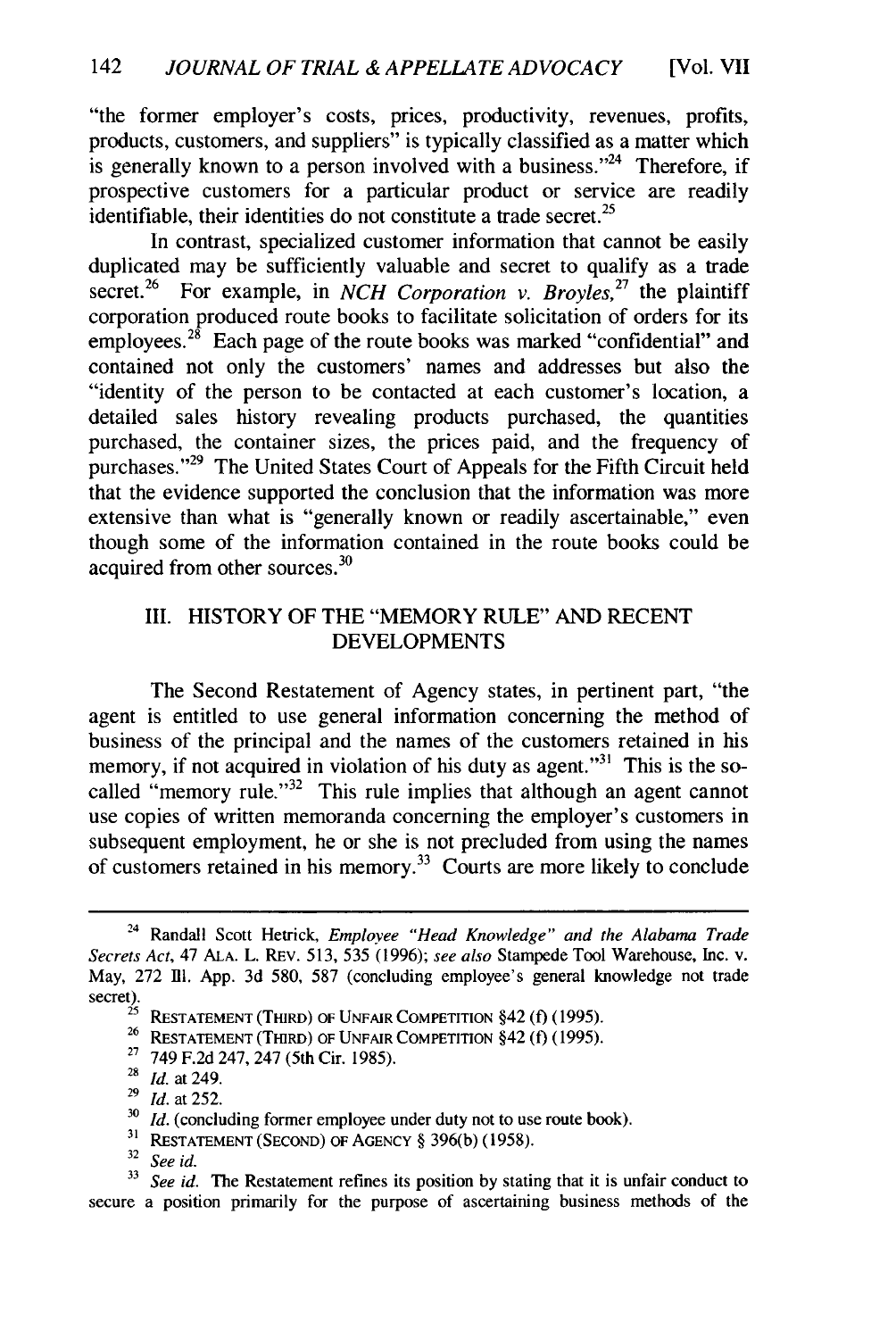that particular information is a trade secret if the employee misappropriates some physical form of the information such as written blueprints, plans, or lists of customers.<sup>34</sup> Although information retained in the employee's memory may be less likely to be regarded as a trade secret absent evidence of intentional memorization, the inference is not conclusive.<sup>35</sup>

Many courts have wrestled with the issue of whether a former employee who used memorized information misappropriated his former employer's trade secrets.<sup>36</sup> In *Peace v. Conway*,<sup>37</sup> former employees of a hair replacement business used their memories to recreate employer's customer lists and to solicit business from those customers.  $38$  The employees did not take any documents or use property that belonged to the employer for contacting customers and non-compete covenants had not been executed.<sup>39</sup> The Supreme Court of Virginia ruled that the employees did not use "improper methods" of interfering with their former employer's hair replacement contracts.<sup>40</sup> The court concluded that, " it is not unusual in the business world for an employee to leave his or her employment and to start a competing business", and "inevitably customers of the former employer will desire to continue to deal with the former employee in the new business".<sup>41</sup> Conversely, in *Allen v. Johar, Inc.*,<sup>42</sup> the Supreme Court of Arkansas ruled that a former employee's solicitation of the customers of his former employer was prohibited under Arkansas Trade Secrets Law, even though the employee did not sign a written non-competition agreement and used only his memory to contact the customers.<sup>43</sup>

*3Id.*

**<sup>36</sup>***See supra* notes 30-33.

**<sup>17</sup>**246 Va. 280 (1993).

 $rac{38}{39}$ *Id.* 

**<sup>39</sup>***Id.*

41 *Id.* at 282.

 $42\overline{308}$  Ark. 45 (1992).

<sup>43</sup> See id. at 50. "Whether the customer information used was written down or memorized is immaterial, and the proper issue is whether information can be protected as a trade secret." *Id.* The court also stated, "customer lists that have been obtained through use of a business effort and the expenditure of time and money that are not readily ascertainable and are kept confidential are given protection as a trade secret." *Id.* at 49. The dissenting justices held that a customer list should not be protected unless it is reduced to a writing. *Id* at 52. The dissent also felt that the only practical step the employer can make to protect a list not in written form is to enter into a confidentiality agreement with the employee. *Id.*

employer for a competitor's use or for the purpose of memorizing names, not as incidental to the employment, but primarily for later competition. *Id.*

*<sup>34</sup>See* **RESTATEMENT** (THIRD) OF **UNFAIR** COMPETITION § 42 (1995) (stating that systematic attempts to memorize information will not insulate former employees from liability).

*<sup>40</sup>Id.* "Improper methods may include violence, threats or intimidation, bribery, unfounded litigation, fraud, misrepresentation or deceit, defamation, duress, undue influence, misuse of inside or confidential information, or breach of a fiduciary relationship." *Id.* at 281.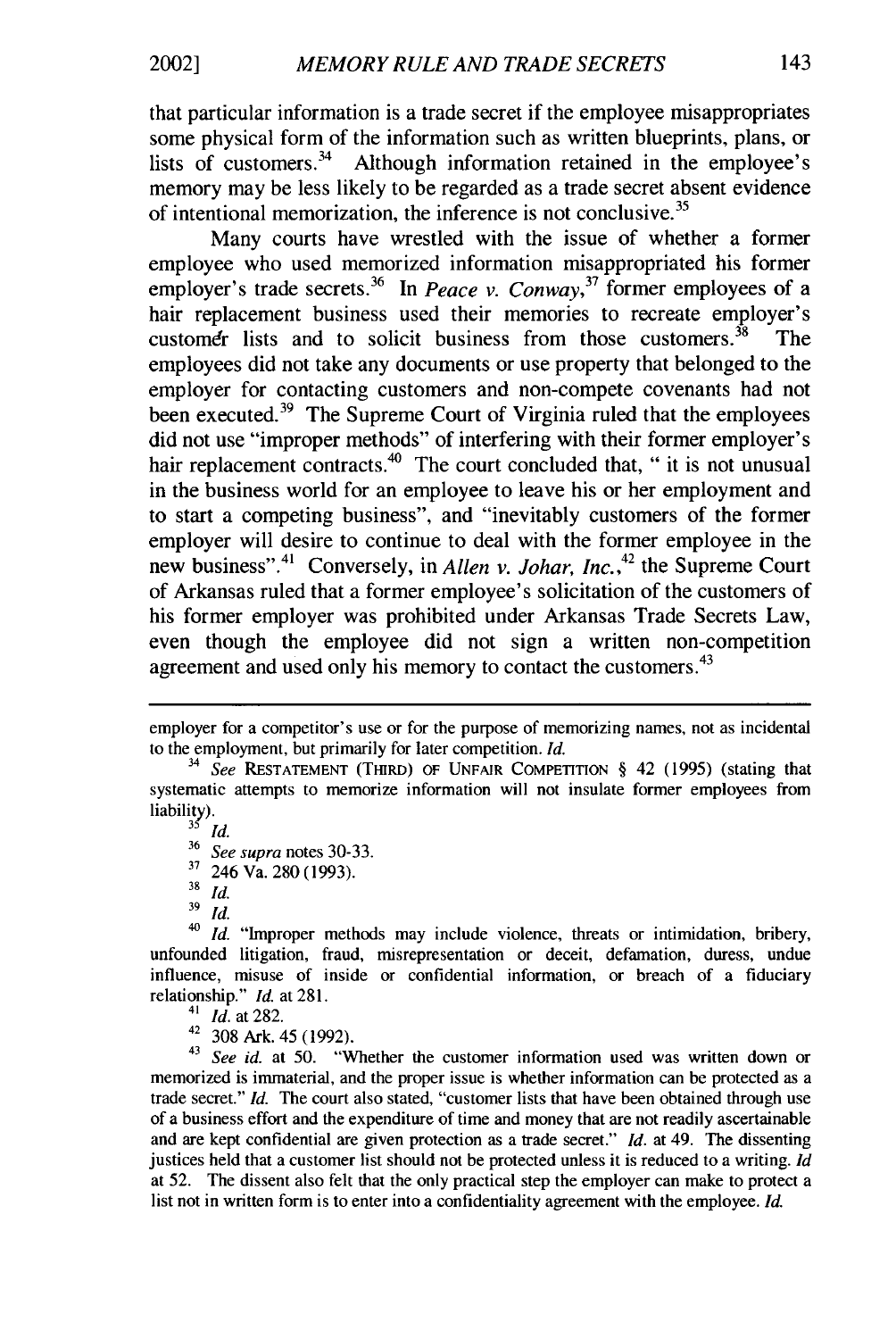Recent decisions indicate that courts are affording more trade secret protection to employers than they have in the past regarding a prior employee's ability to solicit to former customers with which they have personal contacts.44 In *Moss, Adams & Co. v. Shilling,45* a 1986 California case, the California Court of Appeals held that as a matter of law, employees of an accounting firm did not engage in unfair competition by using a company rolodex to acquire the addresses of clients of the firm for whom they had provided services, in order to mail those clients an announcement of the opening of their new firm. $46$  The court held that a former employee was permitted to do business with his or her former employer's customers with whom he or she became personally acquainted and developed a business relationship while formerly employed.<sup> $347$ </sup> The court stated that the defendants could not be compelled to "wipe clean the slate of their memories."<sup>48</sup> The court's reasoning in the  $M$ <sub>OSS</sub> case was subsequently questioned in *Morlife, Inc. v. Perry*,<sup> $49$ </sup> where the Court of Appeals stated that:

> [tihere is no legitimate reason for characterizing differently the conduct of a former employee who uses customer information personally developed for the employer during the period of employment from the use of the very same information developed by a coworker who had no customer contact. Creating an artificial distinction between the conduct of these two employees under the rubric of commercial impracticality in not being able to "wipe clean" one former employee's memory constitutes an unjustified abandonment of legitimate regulation of competitive activity, and ignores the paramount interest in protecting information meeting the definitional criteria of a trade secret.<sup>50</sup>

<sup>44</sup> *See* NCH Corp. v. Broyles, 749 F.2d 247, 247 **(<sup>5</sup> th** Cir. 1985); *see also* American Credit Incemnity Co. v. Sacks, 213 Cal. App. 3d 622, 626-31 (1989) (holding former employee's letter and subsequent phone calls announcing new employment a went beyond professional announcement and amounted to solicitation).

<sup>45</sup> 179 Cal. App. 3d 124 (1986).

<sup>46</sup>**Id.** at 126.

<sup>47</sup>*Id.* at 129. *See also* Avocado Sales Co. v. Wyse, 122 Cal. App. 627, 634 (1932) (stating lawful for salesman to sell avocados to retail customers whom salesman had serviced for former employer); Theodore v. Williams, 44 Cal. App. 34, 37-9 (1919) (stating lawful for driver to announce new employer by driving along old route in truck marked with his name and new employer's name). *But see* Klamath-Orleans Lumber, Inc. v. Miller, 87 Cal. App. 3d 458, 462-66, (1978) (stating use by memory of extensive customer list to permit selective solicitation held unfair competition).

<sup>48</sup>*Moss,* 179 Cal. App. 3d at 124 (1986).

 $49$  55 Cal. App.  $4<sup>th</sup>$  1514, 1514 (1997)

**<sup>50</sup>** *id.* at 1526.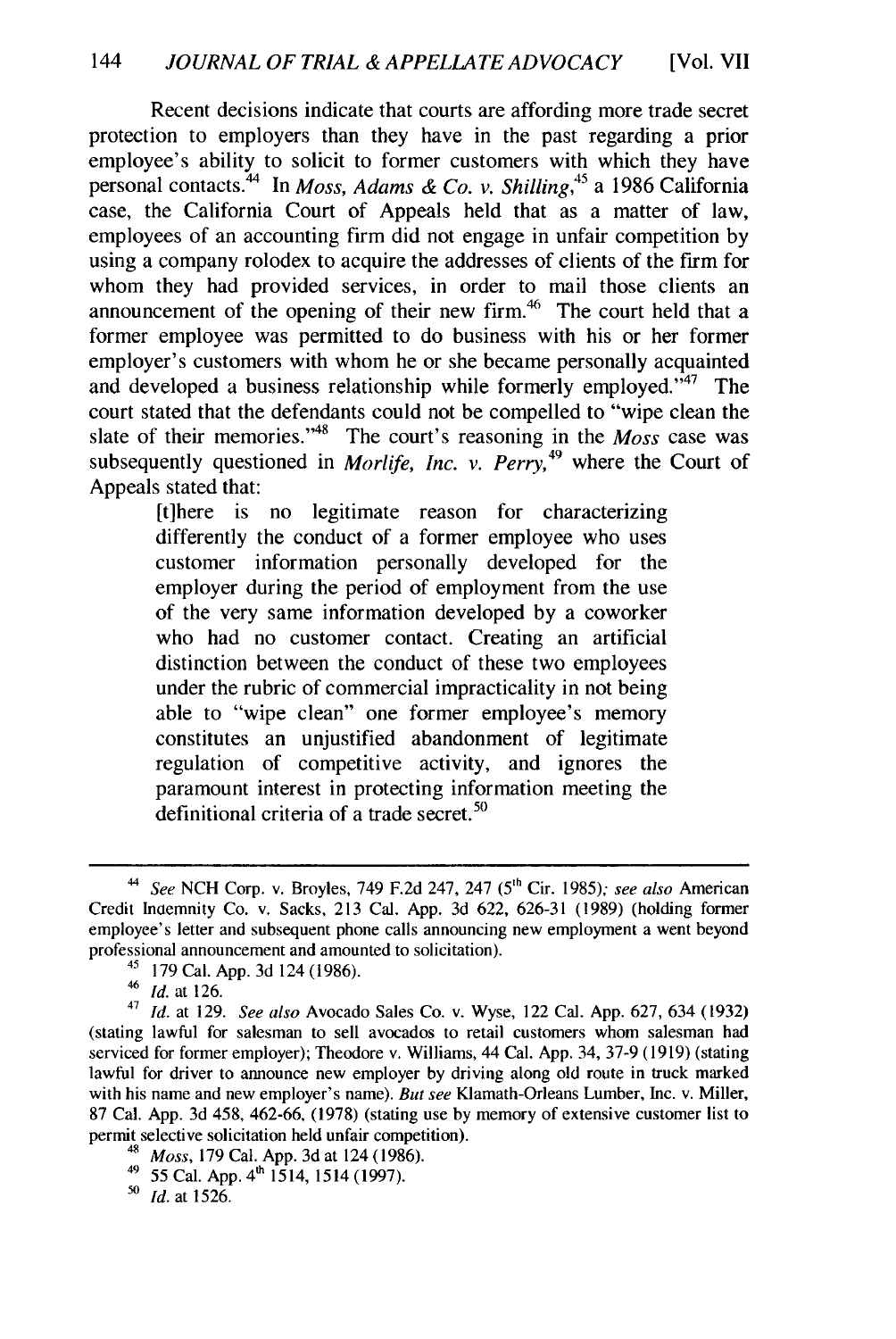#### IV. *ED NOWOGROSKI INSURANCE, INC. V. RUCKER*

In *Ed Nowogroski Insurance, Inc. v. Rucker,* the Supreme Court of Washington considered the issue of whether information that meets the UTSA definition of a trade secret loses its protection because it has been memorized rather than taken in written form.<sup>51</sup> Ed Nowogroski Insurance, Inc. accused its former employees Rucker, Rieck, and Kiser of misappropriating the company's trade secrets by keeping and using confidential client lists and other information.<sup>52</sup> Rieck testified that was familiar enough with his top fifty clients that he did not need summaries or other aids to solicit business because he had memorized the customers' personal information.53 The plaintiff argued that the form of information was irrelevant and that the defendant employee should be liable for misappropriation of the customer lists whether written or memorized.<sup>54</sup> The trial court found that Reick, Kiser, and Rucker violated the UTSA because they misappropriated their employer's trade secrets either by taking or refusing to return summaries of insurance, company records, and other confidential information.55 The court, however, concluded that the plaintiff would not recover additional damages for the memorized information because an employee does not violate the UTSA by using information from his head to solicit business from his former employer.<sup>56</sup> The Washington Court of Appeals held that there was no legal distinction between written and memorized information under the Washington UTSA, and said that the Act focuses on the nature of the information and not the form in which it exists.<sup>57</sup> The defendants appealed.<sup>58</sup>

The Washington Supreme Court noted that there is a split of authority among the jurisdictions on the issue but stressed that the trend seems to be that it is the character of the information--not the manner of its appropriation--that determines whether the customer list is a trade secret.<sup>59</sup> In reversing the trial court's decision, the Washington Supreme Court cited Callman's treatise on unfair competition. $60$  in which the author cited cases

<sup>60</sup> Callman, Rudolf, *The Law of Unfair Competition, Trademarks, & Monopolies*, 4<sup>th</sup>

*<sup>51</sup>*Nowogroski, 137 Wash. 2d at 436 (stating question of law dependent on interpretation of statute and, thus, subject to de novo review).

<sup>52</sup> *See id.* at 429.

**<sup>53</sup>***See id* at 433.

*<sup>54</sup>See id.* at 434.

*<sup>55</sup>Id.* at 432-34.

**<sup>56</sup>***See Nowogroski,* 137 Wash.2d at 435.

**<sup>57</sup>***See id.* at 94 **1.** 58 *See id.*

*<sup>59</sup>Id.* at 446, *Compare* DeGiorgio v. Megabyte Int'l, Inc., 266 Ga. 539, 540 (1996) (holding that personal knowledge regarding customers not forbidden under Trade Secrets Act) *with Stampede,* 272 **111.** App. 3d at 590 (1995) (holding trade secret misappropriated by physical copying or by memorization).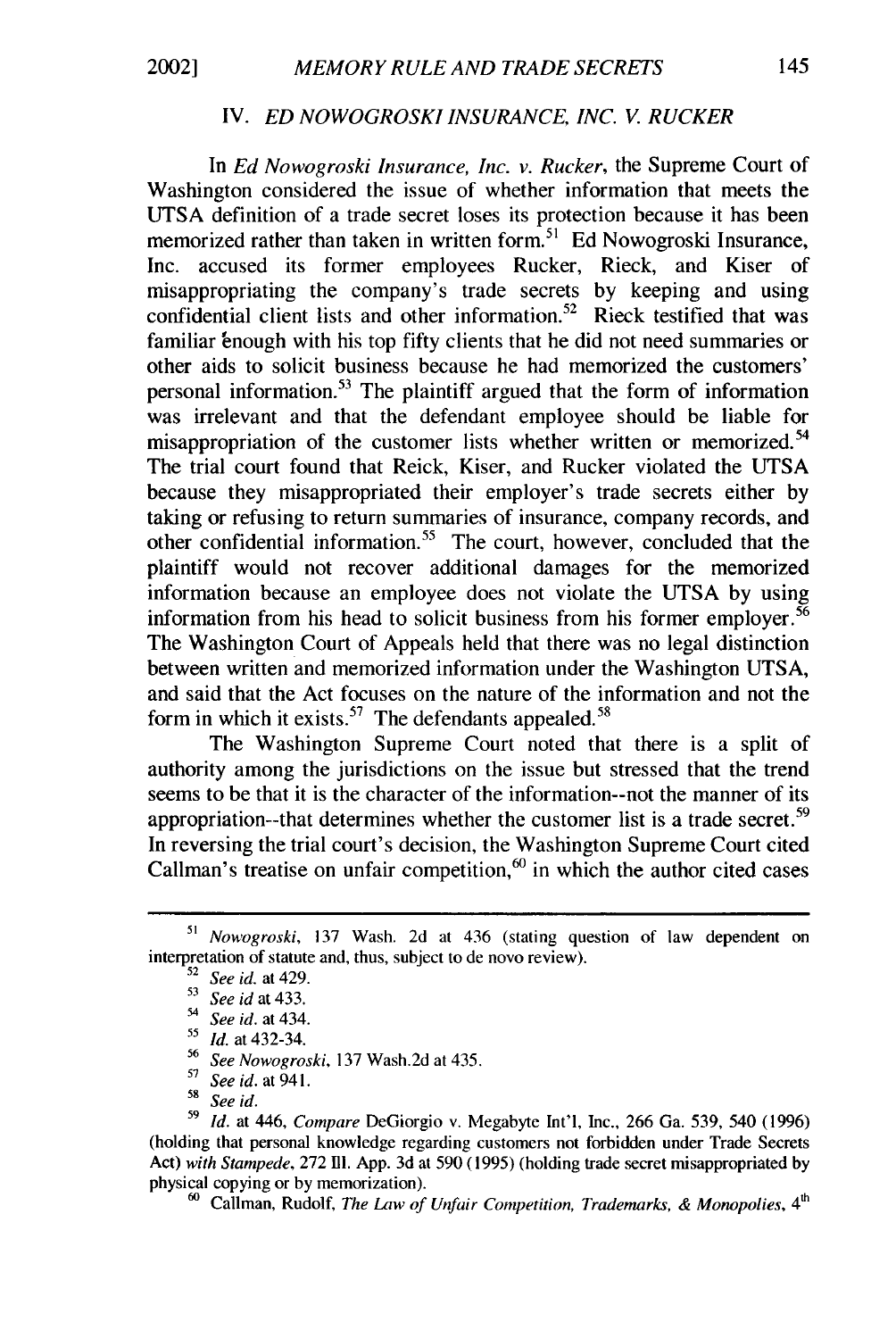holding that the modern trend is to eliminate the distinction between written and memorized information.<sup>61</sup> Rudolf Callman recognized that many older cases drew a distinction between written customer lists and those committed to memory but stated that the distinction between written and memorized information should not be encouraged.<sup>62</sup> The Washington Supreme Court concluded that the form of information, whether written or memorized, is immaterial under the UTSA. $^{63}$ 

#### V. **DAMAGES** FOR TRADE SECRET MISAPPROPRIATION

Injunctive relief is one form of damages that employers often seek when alleging that a former employee has misappropriated their trade secret.<sup>64</sup> Generally an injunction should only last as long as is necessary to eliminate the commercial advantage that an ex-employee would obtain through trade secret misappropriation.<sup>65</sup> An injunction should terminate when the trade secret becomes known to competitors.<sup>66</sup> Therefore, an injunction should not be issued if the trade secret is no longer truly a secret and is known by competitors.<sup>67</sup> The Uniform Trade Secrets Act also provides for damages for trade secret misappropriation and for attorneys' fees if bad faith can be proven.<sup>68</sup>

<sup>64</sup> Amer. Paper & Packaging Products, Inc. v. Kirgan, 183 Cal. App. 3d at 1326 (1986) *(citing* Enos v. Harmon, 157 Cal. App.2d 746, 750 (1958)).

**<sup>65</sup>**Amer. Paper & Packaging Products, Inc. v. Kirgan, 183 Cal. App. 3d at 1326 (1986).

Ed. (Callaghan 1981).

*<sup>61</sup>* Nowogroski, 137 Wash.2d at 448.

<sup>62</sup>*Id.* (stating form of information and manner in which obtained unimportant). The nature of the relationship and the employee's conduct should be determinative factors. *Id.*

**<sup>63</sup>***Id.* at 449. The court stated, "whether the information is on a CD, a blueprint, a film, a recording, a hard paper copy or memorized by the employee, the inquiry is whether it meets the definition of a trade secret under the Act and whether it was misappropriated." *Id.*

**<sup>66</sup>** *Id.*

 $\overline{a}$ <sup>67</sup> $\overline{Id}$ .

**<sup>68</sup>**Uniform Trade Secrets Act, § § 3-4. Damages can include both the actual loss caused by misappropriation and the unjust enrichment caused by misappropriation that is not taken into account in computing actual loss. *Id.* If willful and malicious misappropriation exists, the court may award exemplary damages in an amount not exceeding twice any award made under subsection (a). U.T.S.A. § 3. If (i) a claim of misappropriation is made in bad faith, (ii) a motion to terminate an injunction is made or resisted in bad faith, or (iii) willful and malicious misappropriation exists, the court may award reasonable attorney's fees to the prevailing party. U.T.S.A. § 4.